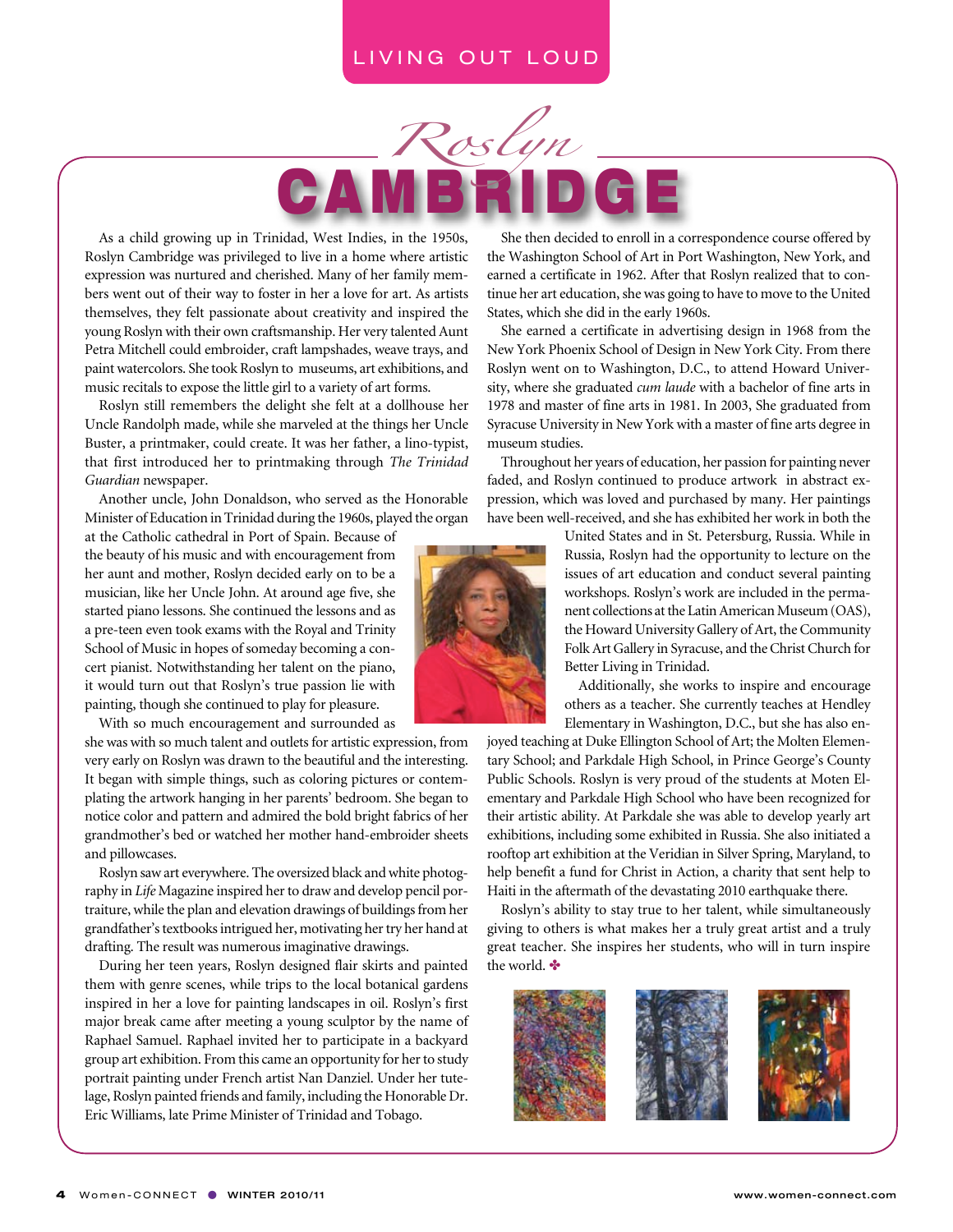### LIVING OUT LOUD

by Allyson Patton

# B ROUGHER-ROO! *Janice* Making a Pointé Against Breast Cancer

"You never think you are going to be a poster child," Janice Brougher tells me as we sit in her dance studio, called Studio `91, in Grantham, Pennsylvania. She is young and vivacious with a ready laugh and an easy smile. She glows with health.

You would never know that she is a cancer survivor. She was diagnosed with breast cancer in December 2006, just five months after marrying Paul Matthew Roos, the man of her dreams. Janice's grandmother had died of the disease, and her mother is a two-time survivor. So when the news came, Brougher wasn't really surprised, "I was just kind of waiting for it to happen."

Born in 1969 and raised in Enola, Janice is the only child of Bill and Joanne Brougher who, she says, spoiled her with love not things. She graduated from East Pennsboro High School in 1987 and went on to attend college immediately afterward. She graduated from Penn State Harrisburg in May of 1991 with a degree in communications. Janice has danced since the age of three, and dancing is her "heart and soul," but she "didn't want to not have a degree, in case I got injured, and the communications background would allow me to do all of my own advertising and marketing myself. So I wouldn't have to pay anybody to do that."

Now, she doesn't have the time to do those duties. A seasoned choreographer and certified instructor, she teaches nine classes a week to the

youngest of the 350 students enrolled at Studio `91, where there are 11 instructors and three office staffers. It is obvious that she is doing what she was born to do, and she loves it. She loves the students too.

Though newly married, by fall 2006 Janice and her husband were eager to begin a family of their own. However, with her family history, Janice thought it prudent to get a routine mammogram first, and the test revealed a lump. Her doctors decided to remove the mass for biopsy; even though they were 99 percent sure that it wasn't cancer.

The week following, Janice was busy preparing the open house planned for that evening at the studio, when a nurse called to say the biopsy had shown cancer cells. The doctor wanted to see her that night. "So of course then you have to call your husband," Janice recalls, "and say, 'well, we're not having a baby right now– because we have to do this first.' Then the other thing was telling my mom. I didn't want to have to tell my mom that I had cancer. That was the worst."

She had stage one cancer, and Janice, with her husband's support, opted for a bilateral mastectomy. "I went in for surgery on Friday, December 22, 2006, and was released on Saturday, and on Sunday went to Christmas Eve services at church. I hadn't missed a Christmas Eve service before, and I wasn't about to start now." She began chemotherapy on January 17, 2007. She underwent eight rounds, with her mother by her side each time, and was done by April. A surgeon began reconstructive surgery in November,



photo by: Mike Lee Donovan

and it was completed in March 2008.

During the whole ordeal, Janice says, "I cried once in the shower, and that was it. The good Lord gives you what He knows you can handle. As I've said, if it was my time, and He needed a dancer in heaven, I was ready. I'm very strong with my faith—it's going to support me, and I know a lot of people prayed for me."

Her mom's last instance of breast cancer took place in 1996. The following year the American Cancer Society held its first Making Strides Against Breast Cancer walk. Janice and her mom walked that year and have participated every year since. The walk is held every October during Breast Cancer Awareness Month. It is a 5K walk held in different locations nationwide. Harrisburg's City Island-based venue is where Janice and her team

from Studio `91 participate. The October 2010 Harrisburg walk raised a total of \$379,816 toward finding a cure for the disease that, according to the American Cancer Society, annually kills 465,000 worldwide and is the leading cause of cancer death for women.

Janice and her team raised \$13,504 for the walk. With that figure Team Studio `91 ranked third among teams that included corporate-sponsored groups, such as Foot Locker and Pinnacle Health. Since 1997 Team Studio `91 has earned more than \$100,000. In addition for the past four consecutive years, Janice has been recognized as a Pacesetter fundraiser---meaning that she personally has raised \$2,500 or more annually.

"I'm hopeful that someday we'll have a cure—and that's why we walk," Janice says. "You may never know why this kind of thing happens, but if only one or two people go to the doctor, and I caused them to go to the doctor and made them think twice about getting a mammogram—that means something."

Allyson Patton serves as the copy editor for *Women-CONNECT* Magazine. She is also a freelance editor and writer, with articles and reviews that have appeared in national publications and online.